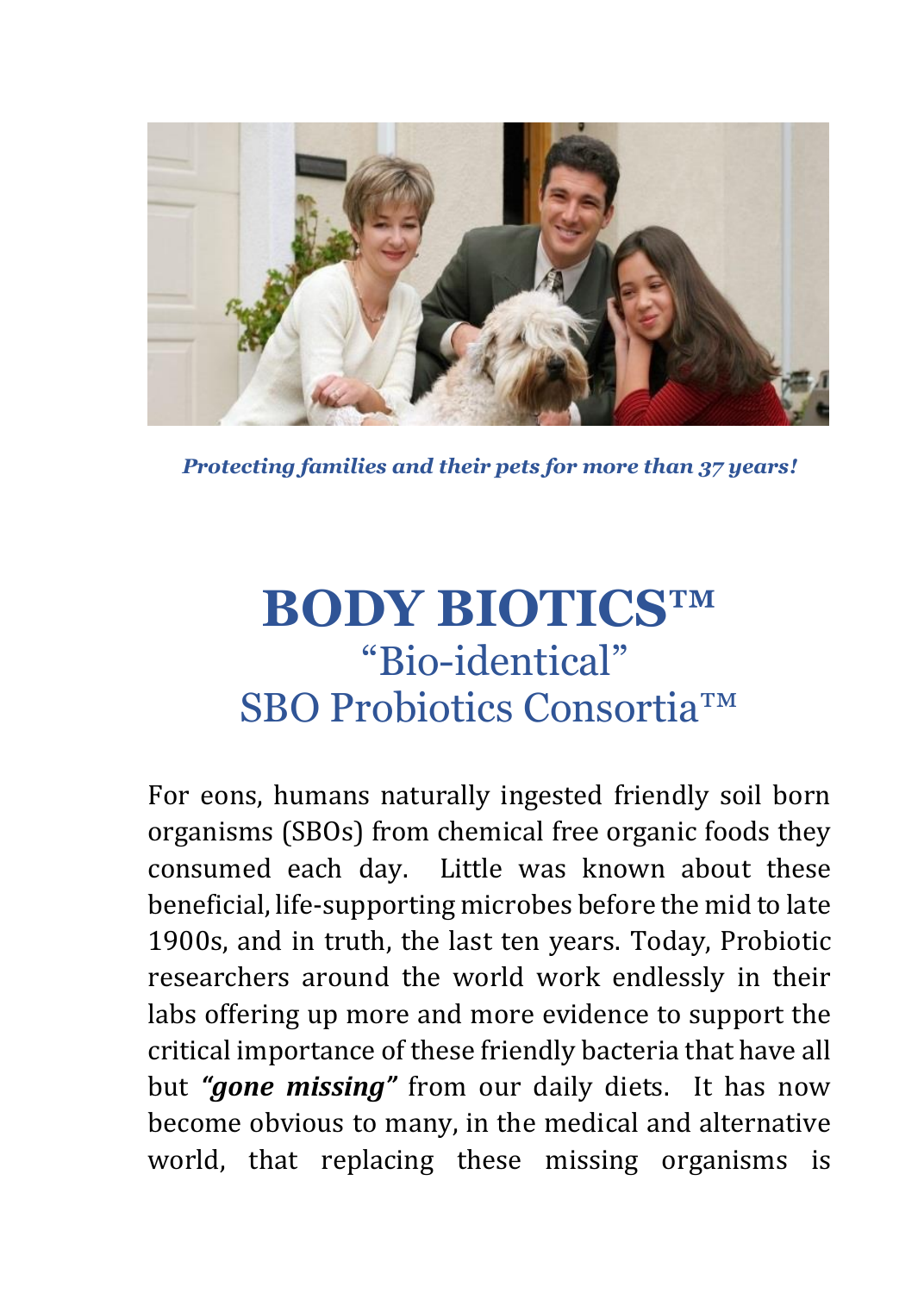

paramount to digestive health and our long-term wellbeing.

**Body Biotics™ International**, with our 37 year old Prebiotics & Probiotics formula, has long known the vital role that SBOs play in gut health for both humans and pets. From the moment we secured exclusive worldwide marketing rights to this formula (April/1995), we have remained steadfast in our

commitment to provide the safest, most effective natural Probiotic to our customers.

With contradictory information and general confusion in the Probiotics marketplace, we have reviewed the dynamics of our formulation, culturing process and ingredients; all to offer our customers a better way of understanding the exceptional qualities of **BODY BIOTICS™.** After an intense review, we've concluded that the best words to identify **BODY BIOTICS™** and its wide range of whole body health benefits are: **"Bio-identical" SBO Probiotics Consortia™.**

"…SBO Probiotic bacteria influence the metabolism and well-being of the gut and the whole body through a variety of mechanisms, which scientists are finding to be more complex than originally thought..." [3) \*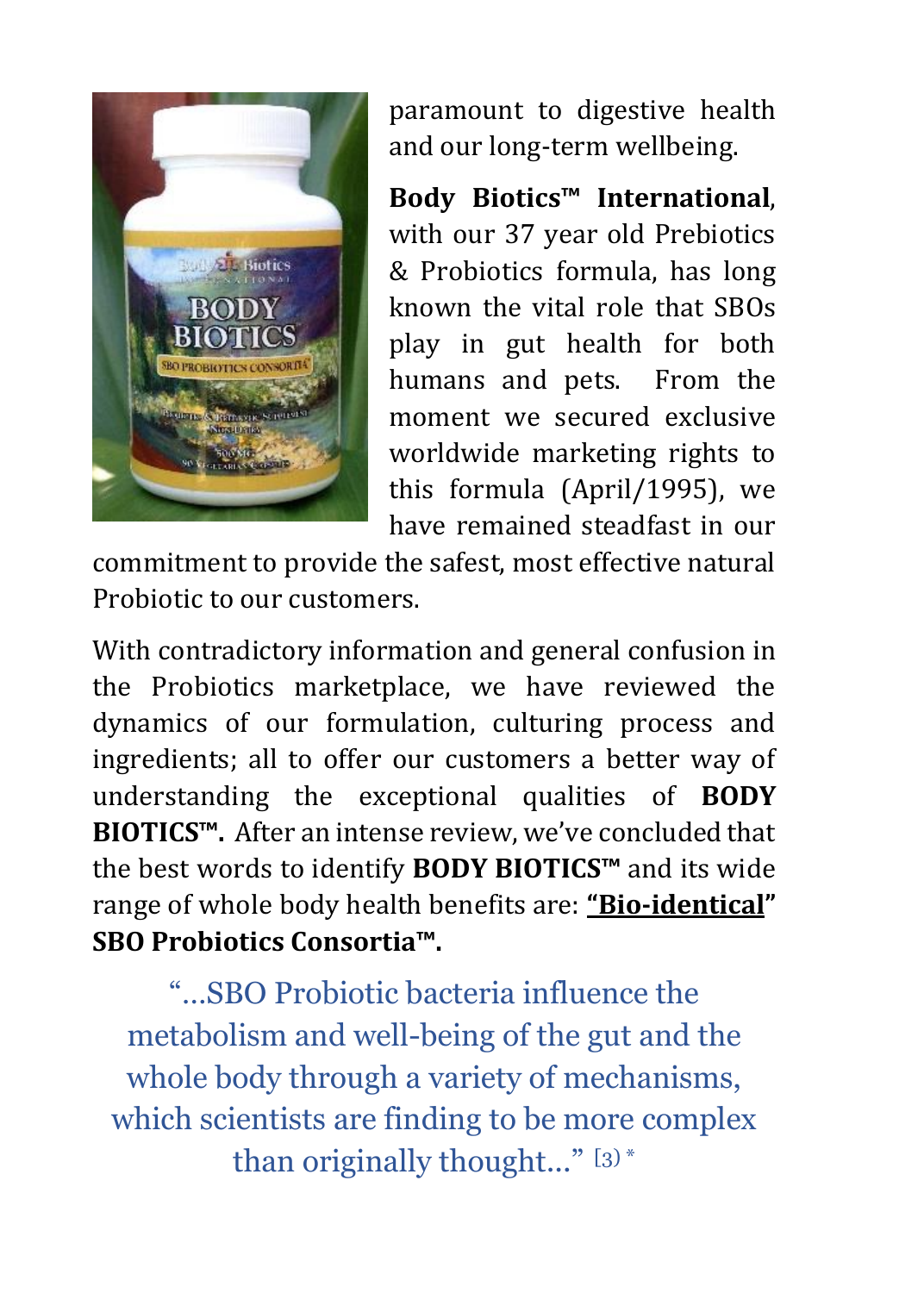# *What is a Bio-Identical SBO Probiotics Consortia™ (BSBOPC™)?*

A **Bio-Identical** *(bio, meaning "life" and identical, meaning "being the same or very similar")* **SBO Probiotics Consortia***™* is a team of naturally-occurring friendly microorganisms trained by nature to live in harmony with one another for the full benefit of the group, as a whole. When ingested from a purely organic food source or Body Biotics™ Bio-Identical SBO Probiotics Consortia™, they help to replenish your natural friendly flora and restore a healthy balance between "friendly versus unfriendly" gut bacteria. This rebalancing triggers a host of other health benefits to support better digestion, improve nutritional absorption, enhance the immune system, and much, much more.  $[1]*$ 

Best of all, **BSBOPC***™* are a team of naturally-occurring friendly soil borne organisms which are cultured, together with other beneficial Lactobacillus strains, in their native ancestral Prebiotics plant matter and are FREE of chemicals, toxins and GMOs. Bio-Identical SBO Probiotics Consortia™ are an "*exact or similar match"* to your gut's memory of these various species of bacteria from nature that were once common place in our daily diets of "farm to table" organic foods.

Unlike some Probiotic forms which are isolated friendly species which have been removed from their natural environment, individually cultured (often in a foreign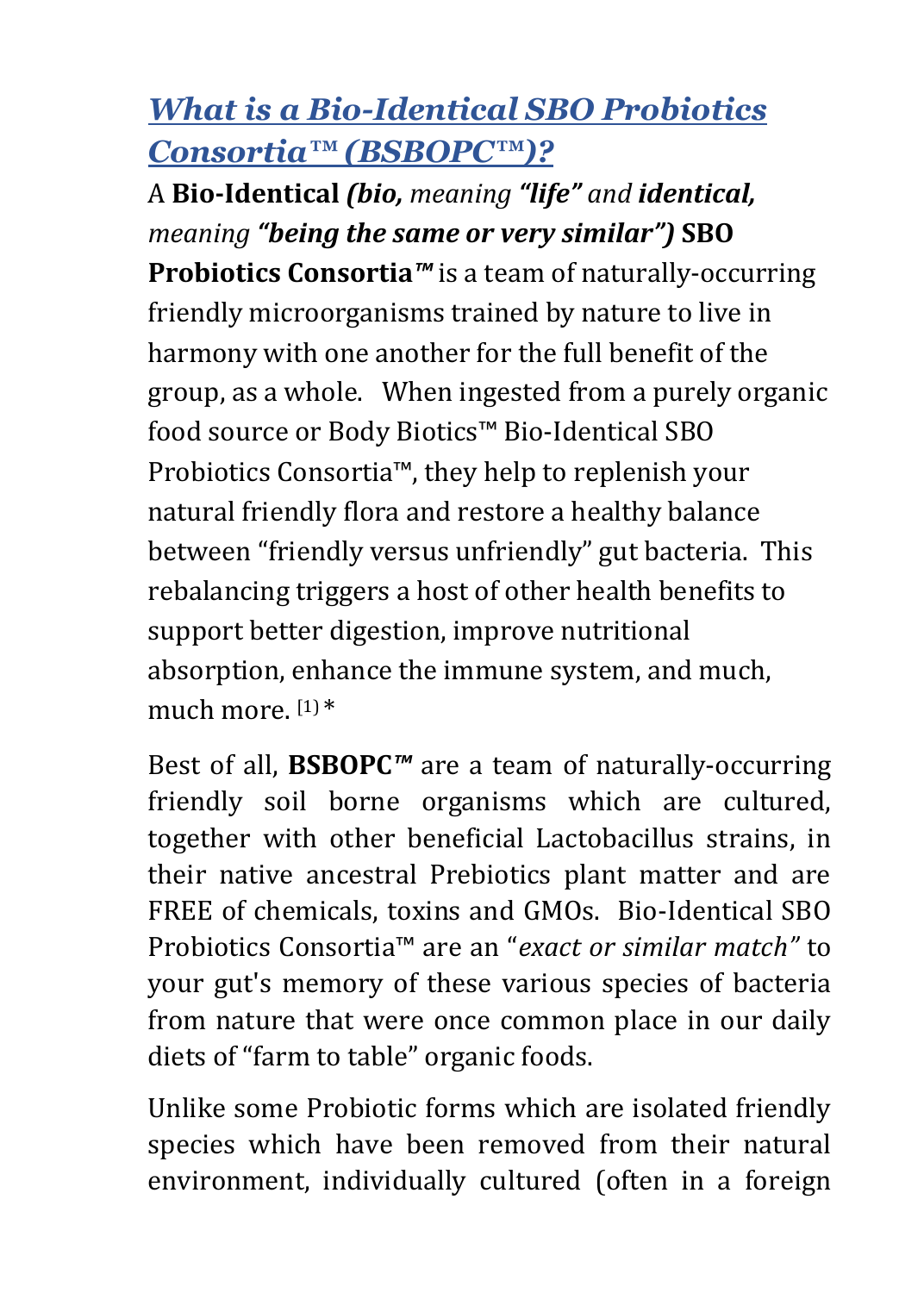medium), then grouped back into a packaged blend; **BSBOPC***™ are custom cultured* **to match and replace** the friendly bacteria strains that have gone missing from our food source. **BSBOPC** ™ allow your body to easily metabolize them so you receive the broad spectrum of dynamic health benefits nature intended.\*

*"Neither, the formulator nor his collaborators, have ever made any changes to the Soil Borne Organisms by mutation, synthesizing or any other means. The SBOs in* **BODY BIOTICS™** *are as pure as nature and as old as the Earth."*

# *What are the benefits of BSBOPC™?*

**Bio-Identical SBO Probiotics Consortia™** offer a broad variety of natural ways to bring your gut flora back into balance, boost the immune system, and trigger various natural metabolic activities to help alleviate symptoms of chronic discomfort.

In our 2010 FDA Structure/ Function Letter, we provided 700+ pages of research, studies and clinical trials to substantiate **22 explicit & implicit claims for Body Biotics™ SBOs,** to help: (2) \*

 *Prevent harmful bacteria and fungi from colonizing the gut \**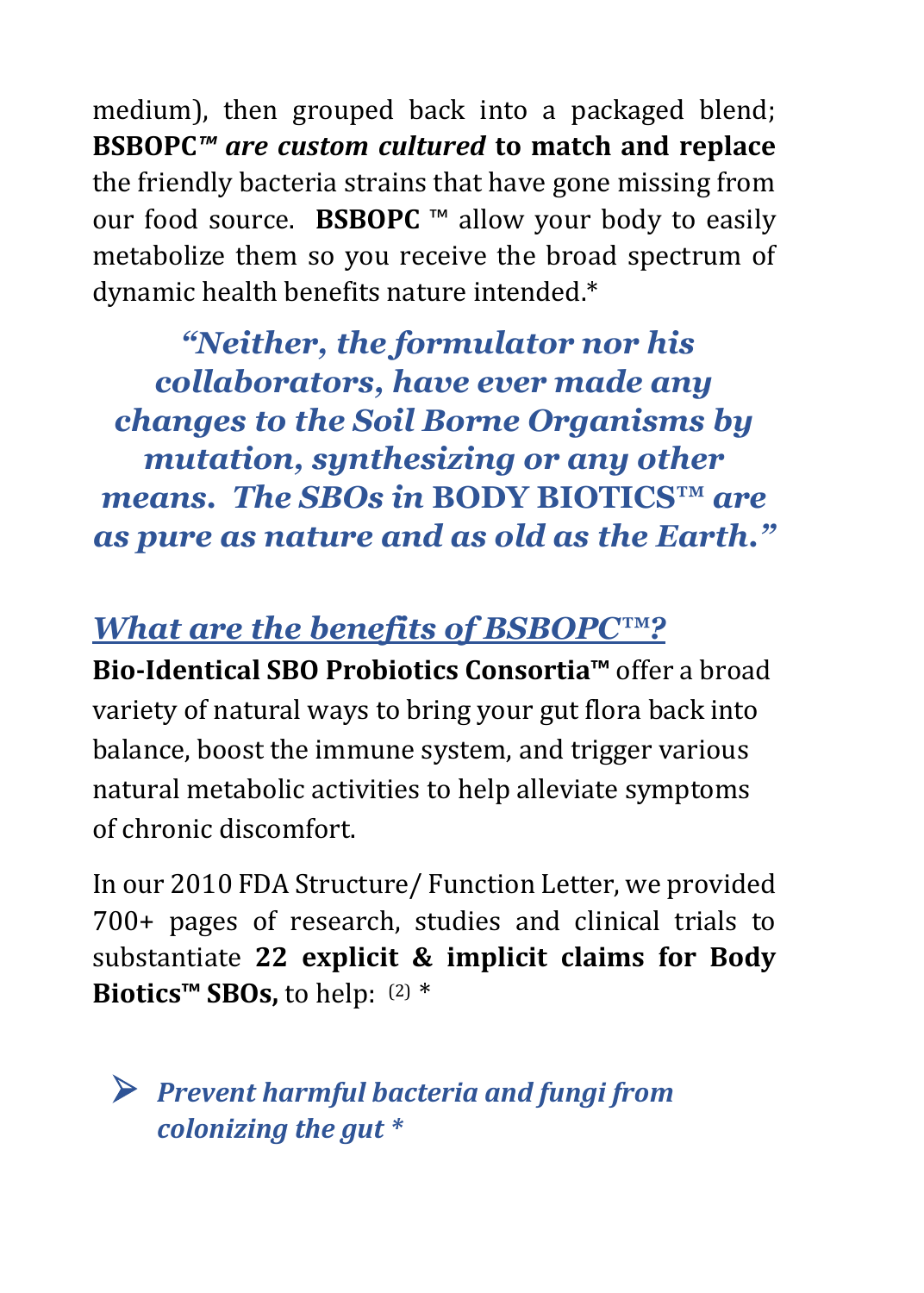- *Support gut regeneration and balance gut microbiology \**
- *Balance colonic pH and set the stage for restoring immune health \**
- *Increase intestinal absorption of nutrients \**
- *SBOs in the diet replenish friendly colonic microflora \**



- *SBOs improve overall health and well-being\**
- *Enhance gut metabolism and promote normal bowel function\**
- *Help overcome bloating and gas \**
- *Improve immune function \**
- *Provide safe alternative microbial stimulation for infants \**
- *Provide a source of Probiotics for children\**
- *Help to promote normal immune function in children and adults \**
- *Produce Lactoferrin, an important line of defense, as well as, several other benefits.\**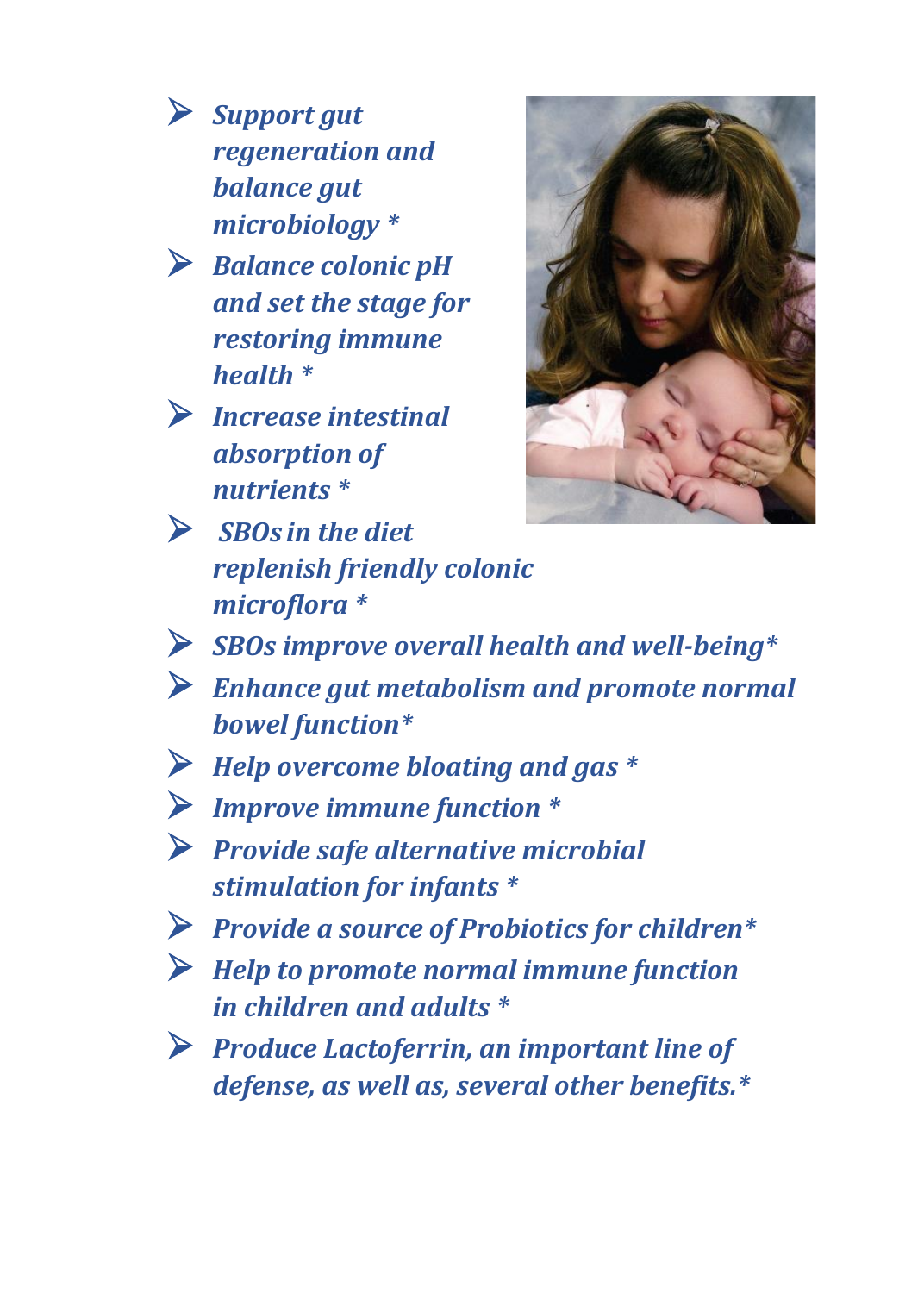*Why do I need BSBOPC™ in my daily diet?* Scientist report 80% of immunity is housed in the intestines, our primary site for practically every disease. Nutrition assimilation, hormone production, energy regulation, hunger, production of happiness chemicals, and much more, all are controlled and/or composed by this master regulator organ that researchers have recently started calling the *'second brain'.* These friendly soil born organisms were a gift from nature which acted as a natural buffer to safeguard and maintain a healthy intestinal microbiome balance.

When SBOs are ingested on a daily basis from a diet of purely organic foods, or a Bio-Identical SBO Probiotics Consortia™, such as Body Biotics™, these mighty microbes are helpful to our overall well-being, not only by providing numbers of friendly bacteria, but more importantly, **by providing a complex communication signaling network** which confer a variety of health benefits to the human body.

*'This signaling is, by far, one of the most critical health benefits available only from a SBO Probiotics Consortia. Without this signaling network, Probiotics are merely numbers of units,* 

*with limited health benefits compared to those intended by nature.*"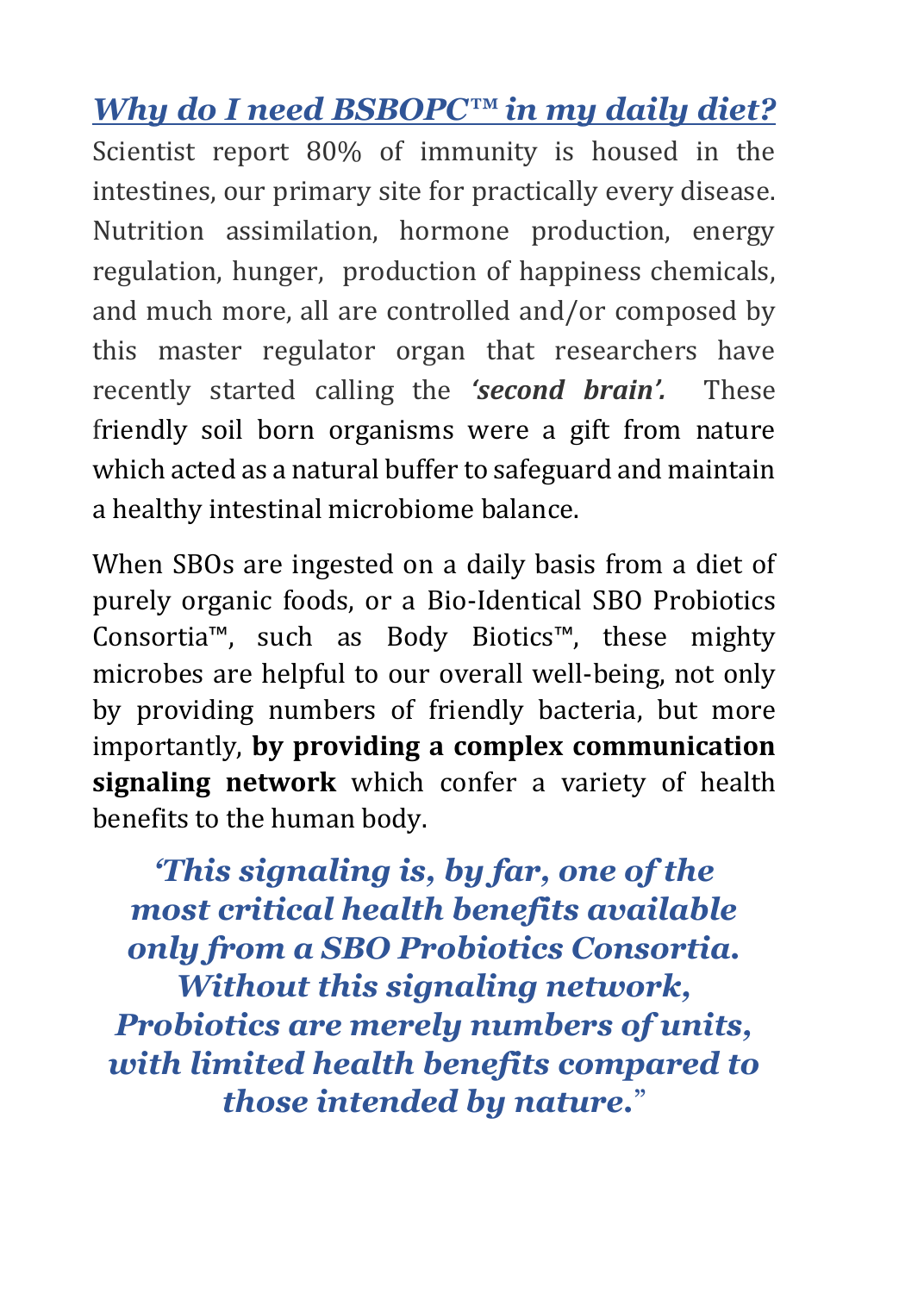Around the end of the 19th century the introduction of pesticides, herbicides, and other chemicals into food processing quickly diminished the "farm to table" ingestion of raw fruits and vegetables which contained these life-sustaining organisms. The trade-off of killing unwanted pests was that we also *killed off the friendly soil born bacteria that benefited our digestive tract and our immune system, paving the way for today's autoimmune diseases and extensive gut related health issues. Today, 99% of the foods we buy at the grocery store simply DO NOT contain these friendly organisms. Even many organic foods no longer provide these SBOs.*

To understand more about **BSBOPC™,** we rely on the late Professor Lee Dexter who spent her entire life in the world of microbiology. Holder of several patents derived from her knowledge of soil bacteria, Dexter also *identified and catalogued more than 600 species of SBOs with the USDA* − far surpassing all other researchers, worldwide. In her article titled: *"The Safety and Efficacy of Bacillus sp. as Probiotics,"* she wrote:

*"…A specialized area, called spore Probiotics, offers certain advantages when used in combination with other nonspore forming Probiotics, such as, Lactobacillus sp. In nature, Bacillus sp. are usually found in conjunction with other Probiotics as part of stable symbiotic groups of bacteria called*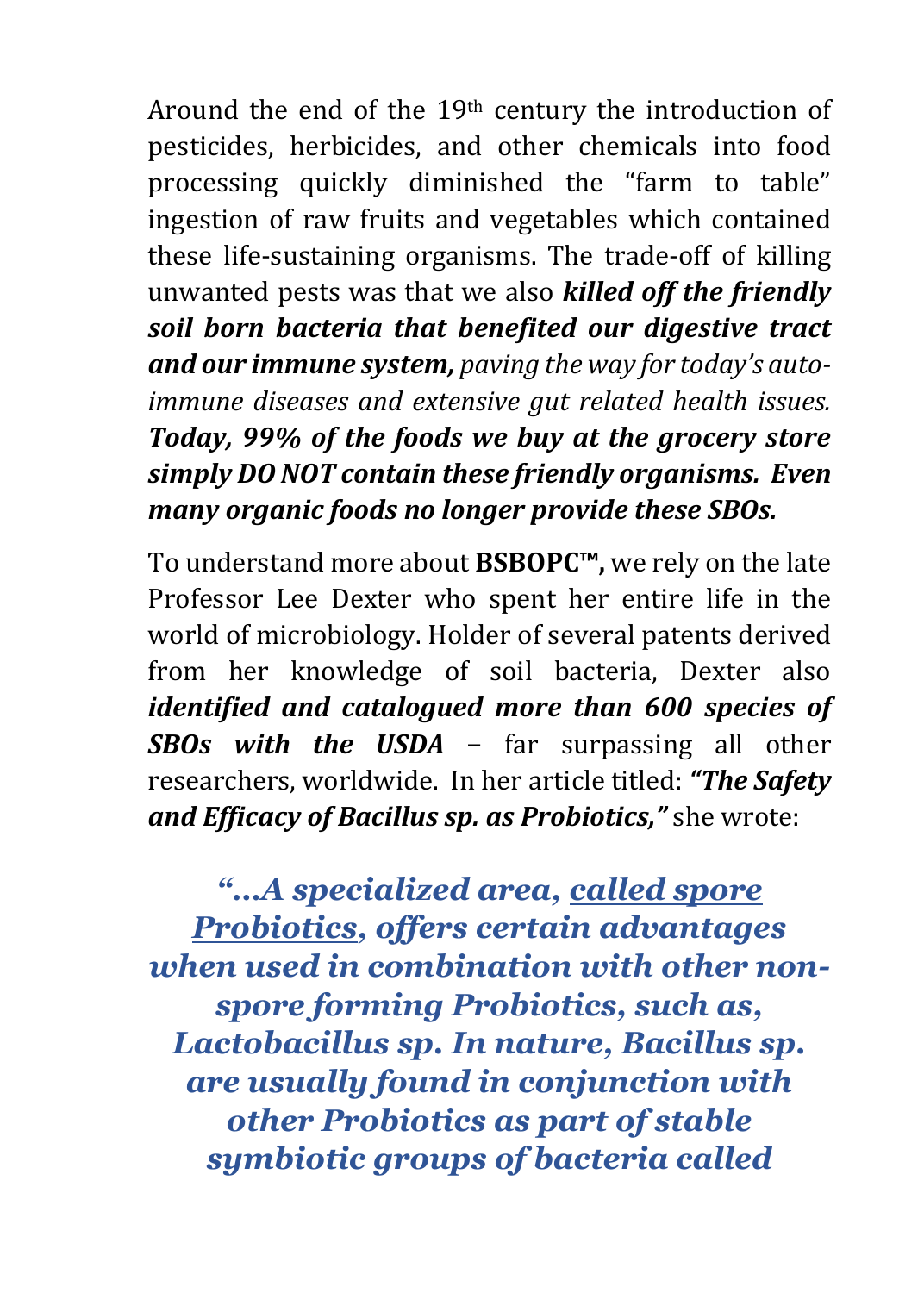*"consortia." Consortia are assemblages of microorganisms, in which each organism benefits from the metabolic activities of* 

*others−in the group. Such naturallyoccurring consortia are known to be quite stable during transfer from one culture to another, and to retain their functional integrity better than single (isolated) organisms or blended combinations of single (isolated) species. During growth these naturally-occurring consortia produce their own matrix that surrounds the living cells, and they reach an ideal balance between each species…." [1) \**

Observing *SBOs in nature as "a group" is key* to



understanding what is required to mimic nature in such a way as to create a Bio-Identical SBO Probiotics Consortia™ into a nutritional supplement. In this published study, Heyman, et al., 2002 and Husebye et al., 2001, quoted in Dexter's article, they report:

"…Probiotic bacteria influence the metabolism and wellbeing of the gut and of the whole body through a variety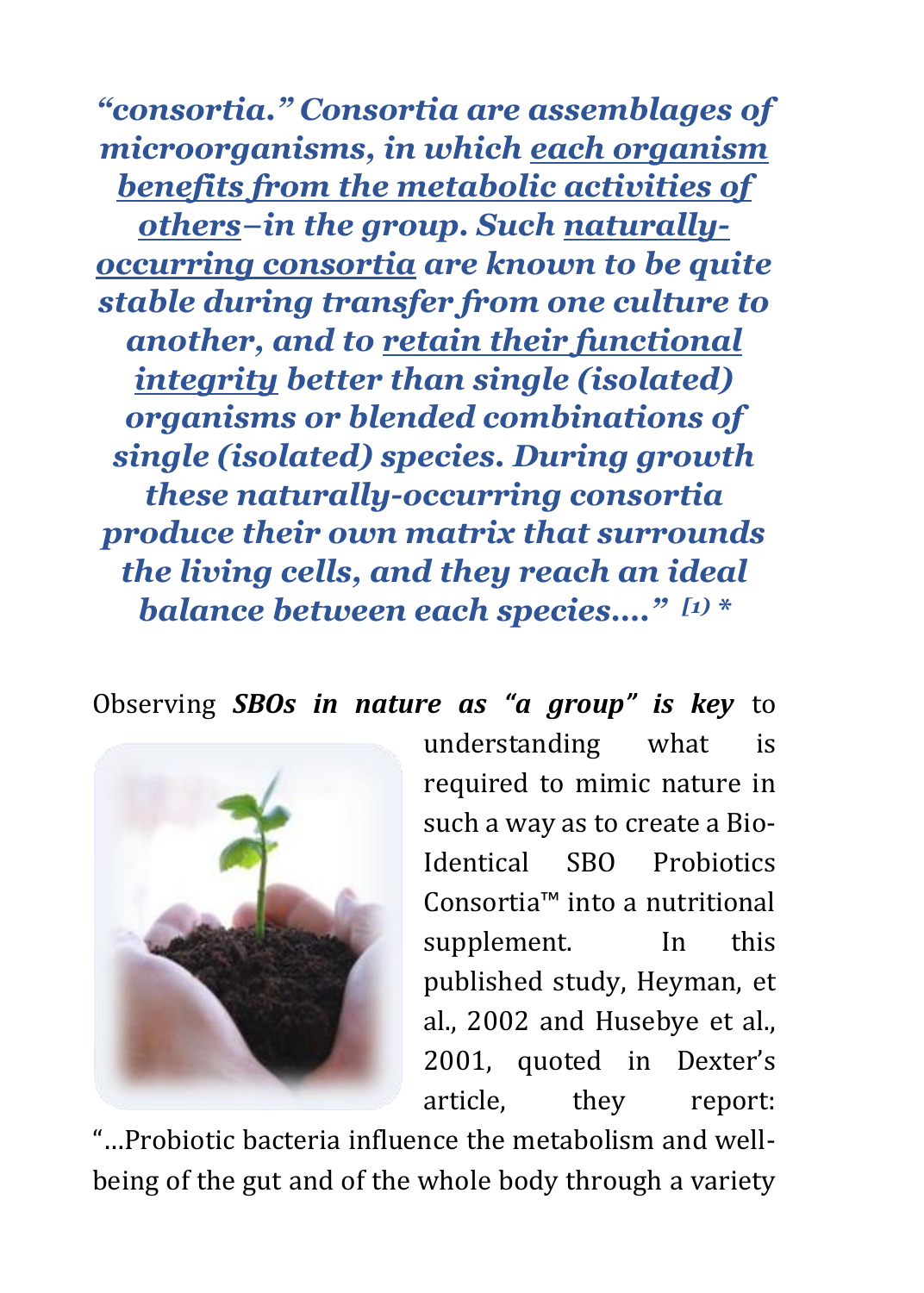of mechanisms, which scientists are finding to be more complex than originally thought. These bacteria communicate with the body and the immune system through the epithelial cells of the gut wall using a complicated system of messenger chemicals…" [3)

*"…These bacteria communicate with the body and the immune system through the epithelial cells of the gut wall using a complicated system of messenger chemicals …" [3) \**

Professor Dexter summarizes her article with: "…Probiotic organisms are thought to have **four basic mechanisms of action…"** [3) \*

 *'…They prevent the build-up of waste materials and toxic compounds in the colon by either blocking their formation or by breaking toxins and waste materials down into harmless molecules that can be easily eliminated…"* [2,3) \*

 *"…They inhibit the growth of organisms that are harmful to humans by either secreting antimicrobial substances, or by blocking the ability of the harmful organisms to adhere to or puncture the gut wall…"* [2,3) \* *"…Through fermentation, they secrete helpful compounds that nourish other cells (such as those in the colon or liver), alter the colonic environment, or serve as signals to communicate with the immune system These*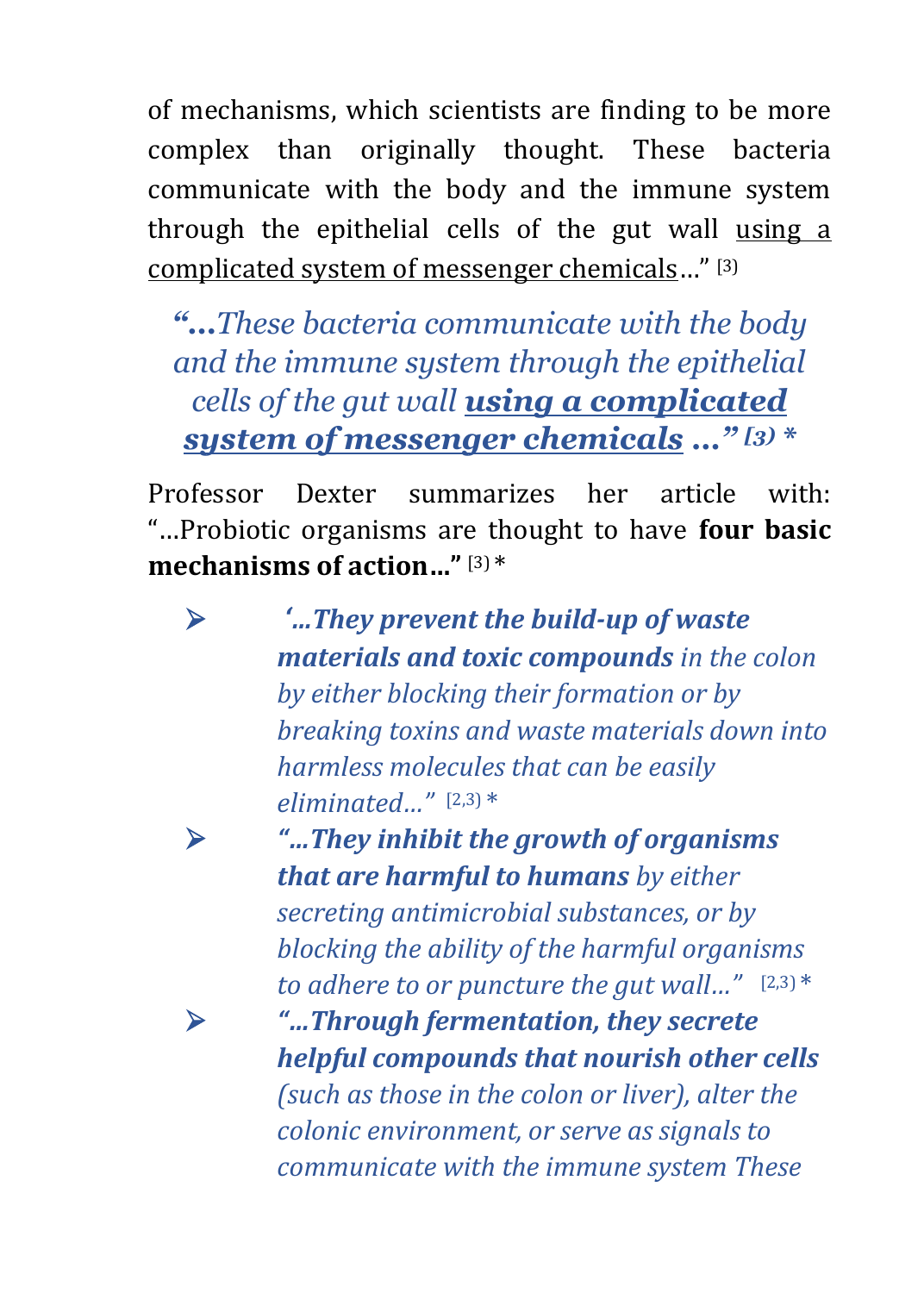*compounds may include vitamins, antioxidants, enzymes, bioactive peptides, organic acids, and polysaccharides…"* [2,3) \* *"…They exhibit strong antioxidant activities, which include the ability to scavenge reactive oxygen species, chelate metal ions such as iron and copper, inhibit the formation of the enzymes that create reactive oxygen species, and reduce oxidants…"* [2,3) \*

## *What are SBOs (Soil Born Organisms)?*



SBOs are microorganisms that originate in the soil, where *they prevent bacterial and fungal overgrowth*, *provide nutrient uptake and help produce mineral rich* **soils** which are critically important to growing healthy organic foods. *SBOs also crowd out* 

*unfriendly organisms that lead to plant disease.*

*An important biological advantage of SBOs is their ability to survive cold, heat and drought.* In nature, SBOs can lay dormant for long periods of time regardless of how harsh the environmental conditions. And, when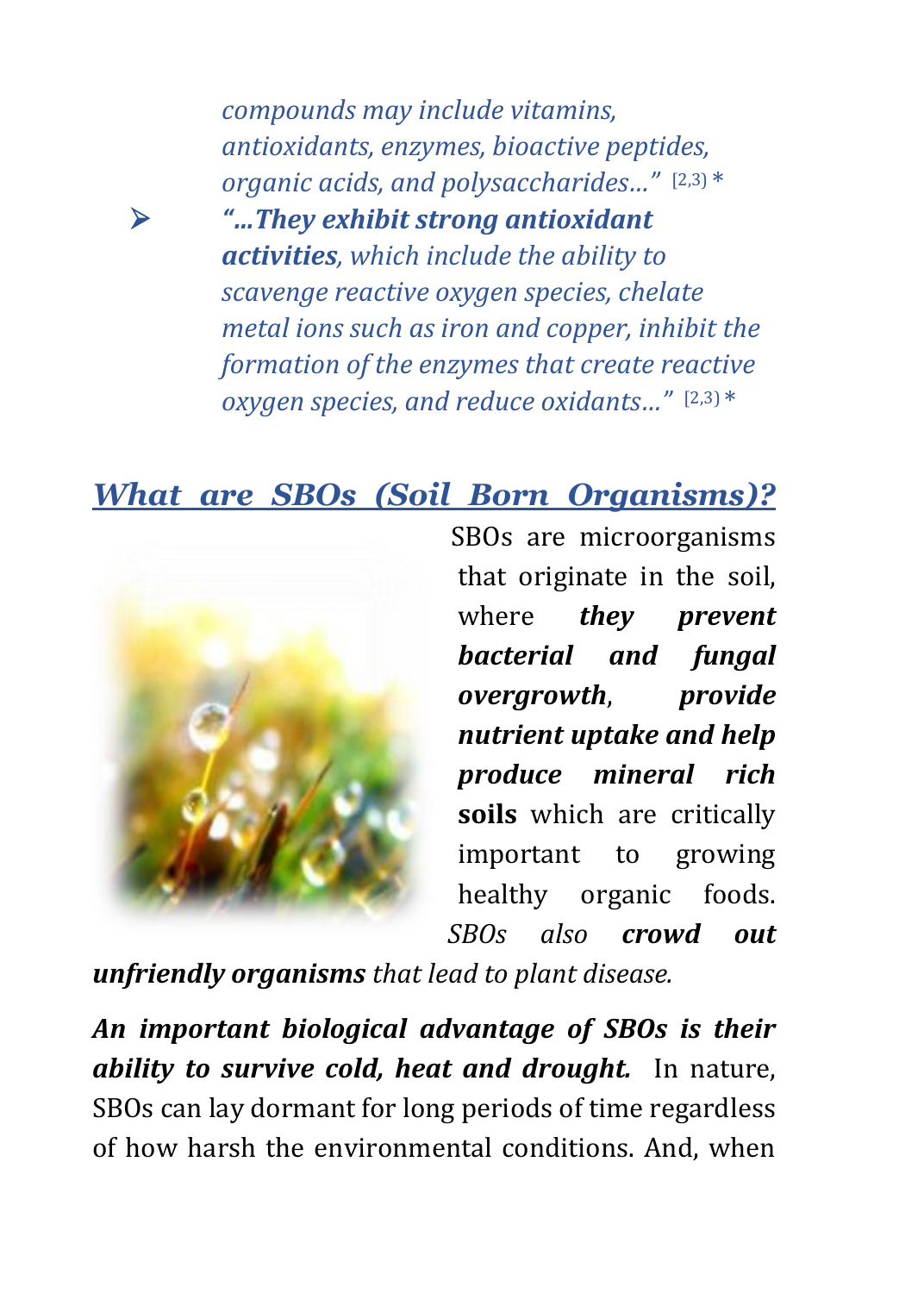the miracle of nature once again produces the right conditions, *they spring to life, reconstitute, multiply, and thrive.* Think of a dried up pond after an extended drought. It appears the algae has all died and disappeared, but in truth, it is simply dormant awaiting the rains to return when once more the pond will be teaming with living algae and other vegetation.

*"Harnessing this "miracle of nature" is the secret behind the wide range of unique health benefits offered by Body Biotics™ Bio-Identical SBO Probiotics Consortia™ formula."*

#### **Benefits, such as, their ability to:**

- *Prevent harmful bacteria and fungi from colonizing the gut*  $(2,3)$  \*
- Help overcome bloating and gas  $(2,3)$ <sup>\*</sup>
- *Balance colonic pH and set the stage for restoring immune health* (2,3) \*
- *Increase resistance to harmful bacteria and fungi* (2,3) \*
- *Increase intestinal absorption of nutrients* **and medications** (2,3) \*
- *Supply the building blocks to activate our natural digestive enzyme production* (2,3) \*
- *Enhance gut metabolism and promote normal bowel function* (2,3) \*
- *Trigger our own natural production of antibodies to boost the immune system* (2,3)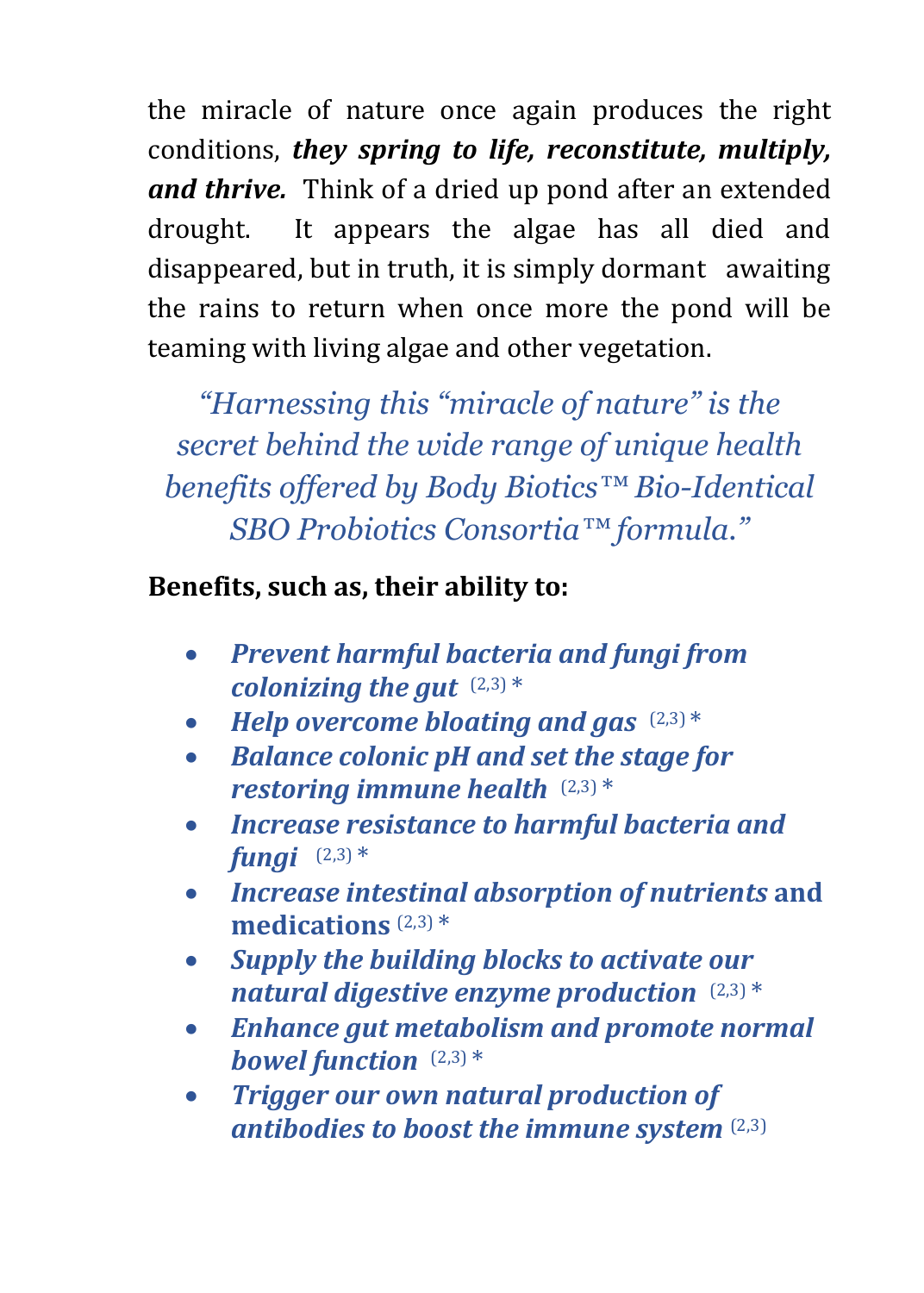- *Bond with heavy metals to flush them from our system, and* (2,3) \*
- *Provide an intricate communication & signaling network to remind the body to perform certain jobs it may have become sluggish in performing or forgotten how to do, altogether.* (2,3) \*

# *What are Colony Forming Units (CFU)?*

The biological miracle which allows Body Biotics™ to be so uniquely different and effective, has also made it difficult over these years to explain to our consumers why we do not list the number of Colony Forming Units (CFU) on our product.

The concept of Colony Forming Units (CFU) being worthy of importance was first introduced in 2002, when the [World Health Organization](http://en.wikipedia.org/wiki/World_Health_Organization) and US [FDA](http://en.wikipedia.org/wiki/Food_and_Drug_Administration) *recommended* that *"the minimum viable numbers of each Probiotic strain at the end of their shelf-life" be reported on labeling*…" [\[2\]](http://en.wikipedia.org/wiki/Gut_flora#cite_note-Guarner_and_Malagelada_2003b-3) "…but most companies that give a number report the *viable cell count at date of manufacture, a number probably much higher than existing at the moment of consumption*…." [\[4\]](http://en.wikipedia.org/wiki/Gut_flora#cite_note-Guarner_and_Malagelada_2003b-3)

*"…CFU numbers in and of themselves*  have *little to nothing* to do with the potency or efficacy of a *Probiotic..."* [1) \*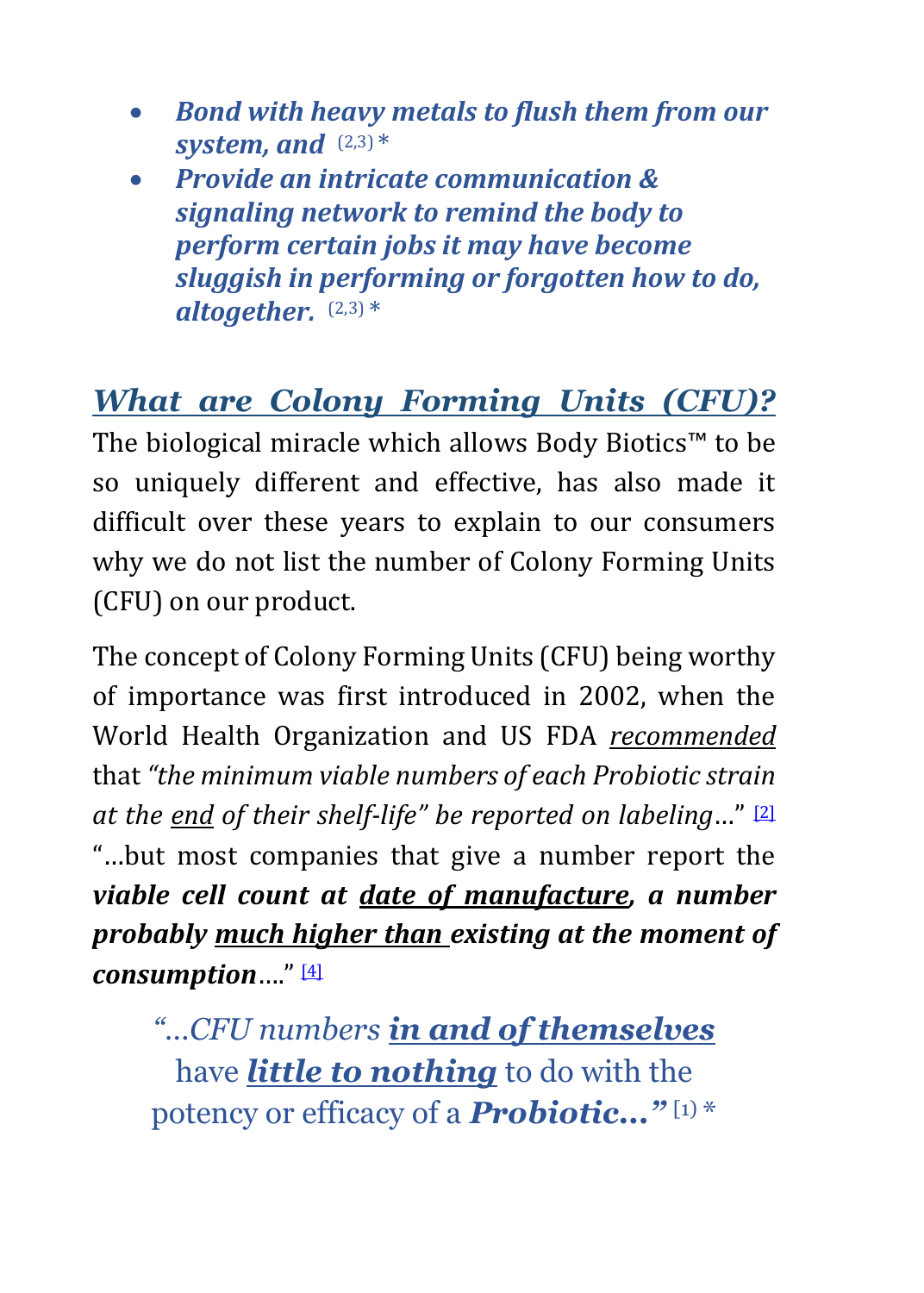**CFU** generally refers to a mass of individual cells of the same organism, growing together. *CFU is used as a measure of the number of microorganisms present in or on the surface of a sample after they are* incubated at some suitable temperature for a number of days. The colonies that form are then counted to



enumerate the available CFU numbers at that moment in time. However, according to one top ranking North American laboratory, "…*THERE IS ONE EXCEPTION to this standard form of testing…"* 

*"…CFU is NOT a proper measure for individual cells or spores as a colony may be formed from a single or a mass of cells or spores..."* [\[5\]](http://en.wikipedia.org/wiki/Gut_flora#cite_note-Guarner_and_Malagelada_2003b-3)

**This previous statement is critical to understanding the dynamic nature of Body Biotics™.** If we were to enumerate the CFU numbers on our label, you would be more than impressed. However, since we know that the term CFU has *"little to nothing"* to do with the actual efficacy of a Probiotic, we chose not to use this term. Instead, we hope to offer our consumers a broader, deeper understanding of the *biological nature and wide range of health benefits* available to them from a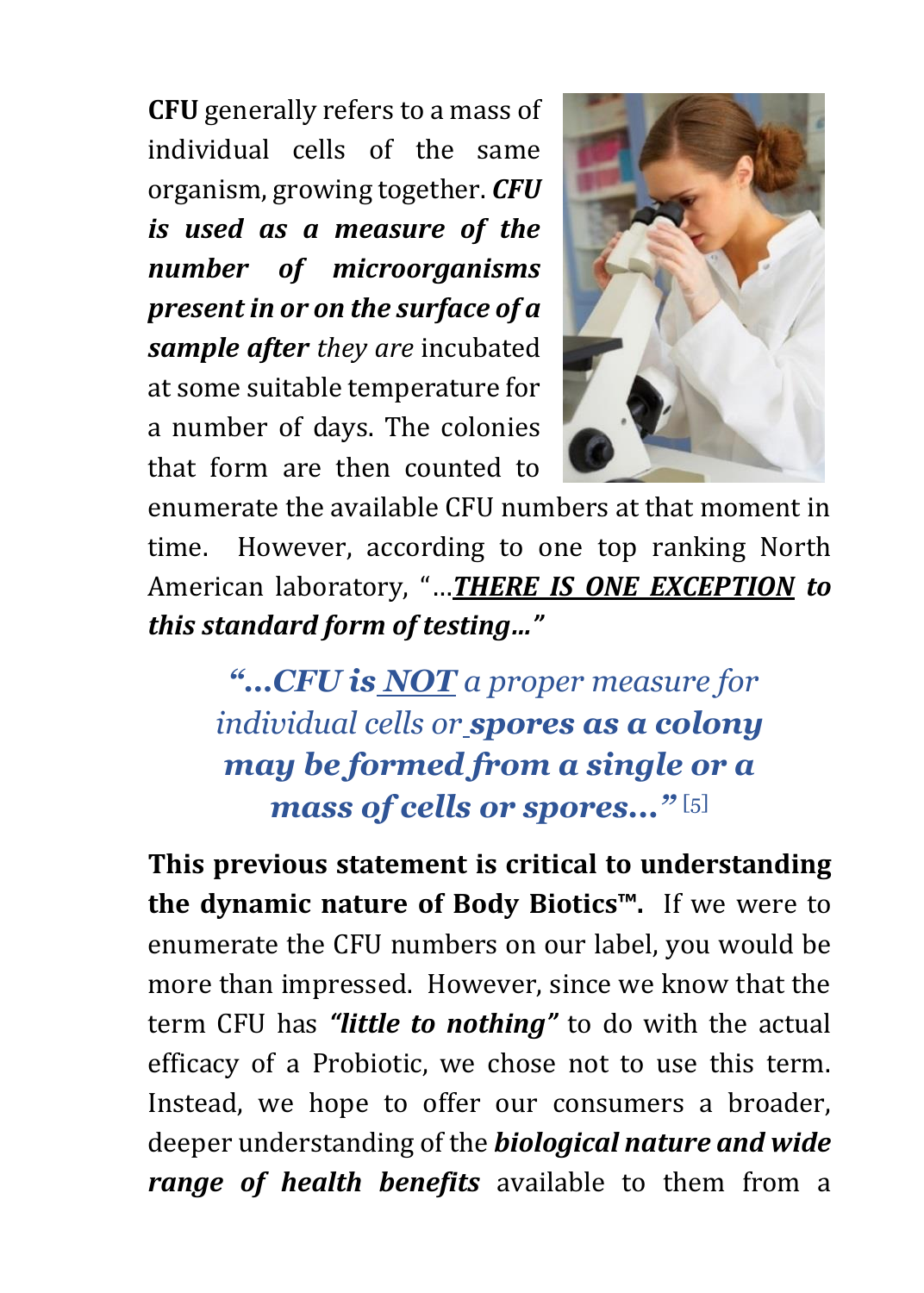"natural" SBO Probiotics Consortia™. The same kind of SBOs which originated in the soil and once protected us through our daily consumption of organic "farm to table" foods.

**BSBOPC™** are **dormant, alive and thriving** in their own natural food source. **They DO NOT have a finite number.** When you activate Body Biotics™ with water or juice, these **"alive and thriving"** organisms, trained in nature to withstand the harshest of environments, **awaken and begin immediately to multiply. \***

Therefore, listing a CFU amount on the Body Biotics™ label *would be inaccurate and misleading*. Each individual will experience a multiplication of the number of organisms in one capsule of Body Biotics™ based on several important factors:

1. **Current condition of the gut:** a pH balanced friendly gut welcomes this new addition, whereas, a hostile unfriendly gut immediately fights back against the friendly invaders. **A war literally begins in an effort to crowd out the unfriendly bacteria and recreate a health balance between the two**. *(This battle may cause some mild discomfort until the new addition of friendly bacteria take on more and more territory along the GI tract) \**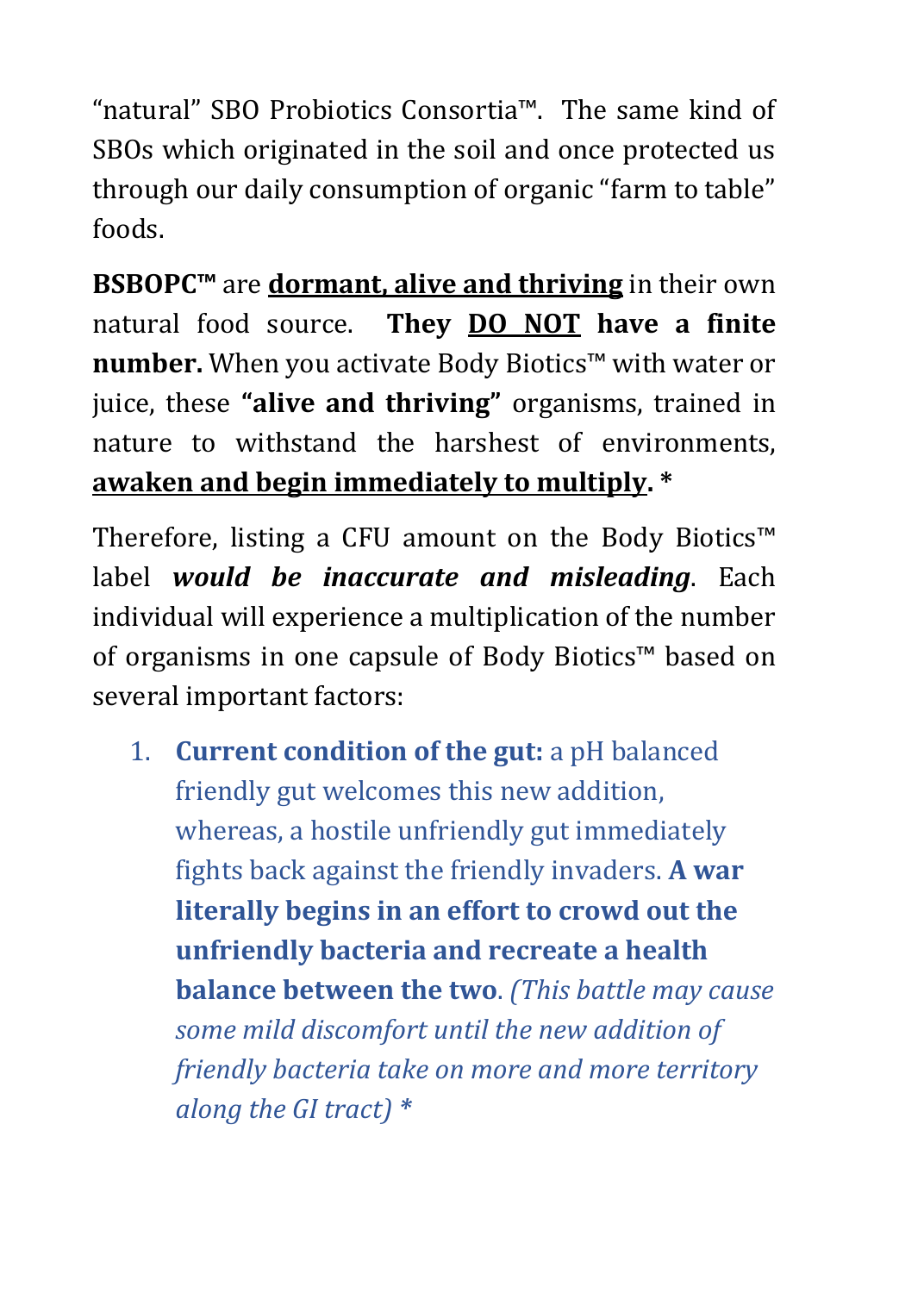- 2. **Dietary habits:** unfriendly bacteria feed on sugars, starches, and carbohydrates. Cutting back or eliminating these altogether, while eating more green leafy vegetables, helps speed up the rebalancing of the gut. \*
- 3. **Type and amount of water consumed daily:** drinking 60-80 ounces a day of purified (nonchlorinated/non-fluorinated) water is critical to rebalancing the gut. As the unfriendly bacteria die-off and putrefaction is lifted from the gut wall, you must have enough water to remove these from your system. **\***
- 4. **Alcohol and tobacco consumption:** Not that you can't have either, just remember, they will limit the multiplication number of each capsule. So cleaning up the gut and recreating balance may take longer to get the results you are striving to achieve. They still work great, just not as fast. **\***

#### **In Summary:**

*SBOs were intended to be ingested every day of our lives*  from our organic food source. If you are not eating a diet that is predominantly organic, you are missing a vital link necessary for you to maintain a strong immune system and keep your "friendly versus unfriendly" gut bacteria in check, as well as, a vast range of many other critical health benefits.

**BODY BIOTICS™ SBO Prebiotic/Probiotics Consortia™** is one of the few known Probiotics that mimic nature so closely as to provide the full benefits of a true Probiotic. Cultured and